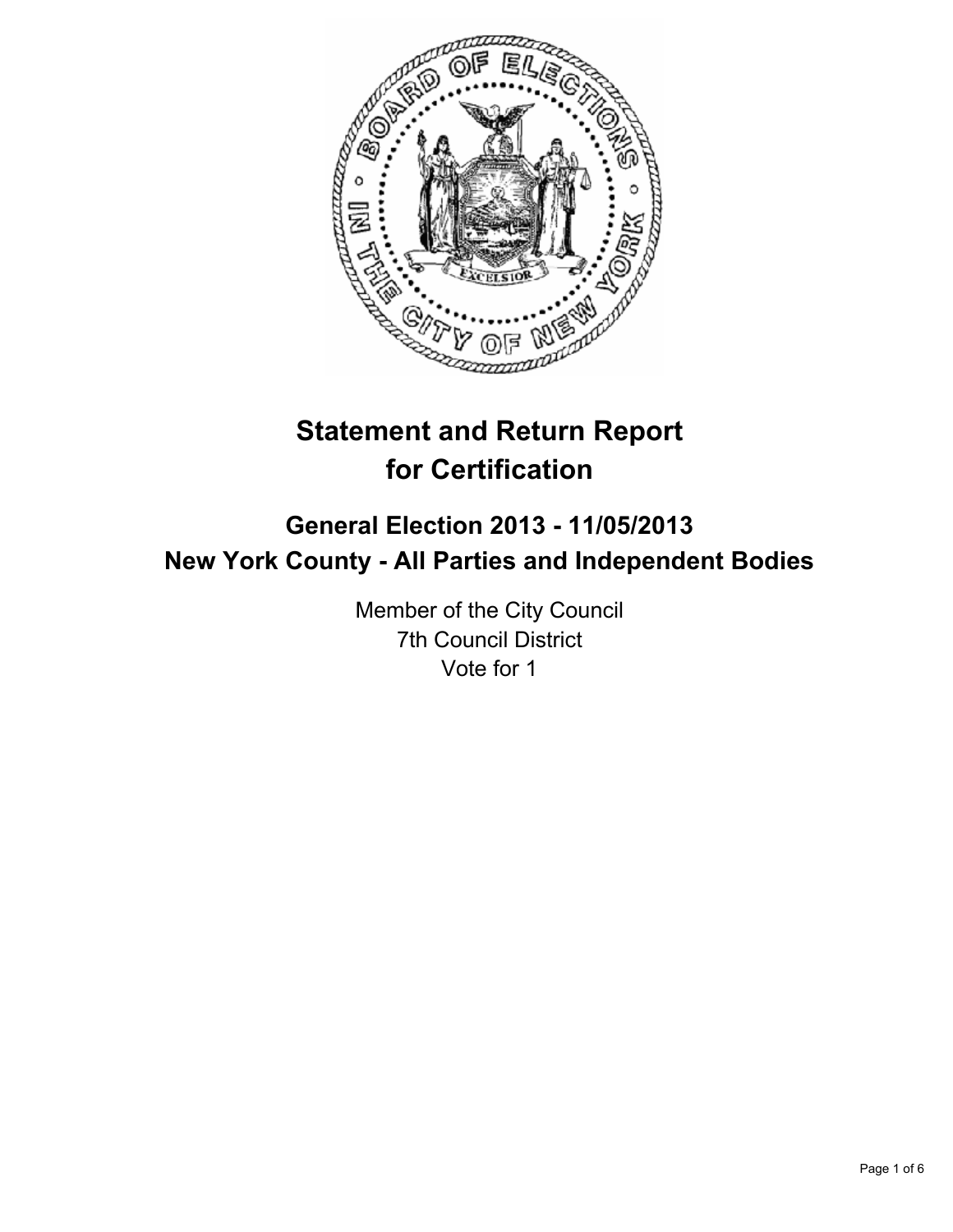

#### **Assembly District 69**

| <b>PUBLIC COUNTER</b>                                    | 13,017       |
|----------------------------------------------------------|--------------|
| <b>EMERGENCY</b>                                         | 0            |
| ABSENTEE/MILITARY                                        | 406          |
| <b>FEDERAL</b>                                           | 0            |
| SPECIAL PRESIDENTIAL                                     | 0            |
| <b>AFFIDAVIT</b>                                         | 124          |
| <b>Total Ballots</b>                                     | 13,547       |
| Less - Inapplicable Federal/Special Presidential Ballots | 0            |
| <b>Total Applicable Ballots</b>                          | 13,547       |
| MARK LEVINE (DEMOCRATIC)                                 | 9,844        |
| MARK LEVINE (WORKING FAMILIES)                           | 813          |
| CHRISTINA GONZALEZ (GREEN)                               | 797          |
| ALI MIRZA (WRITE-IN)                                     | 1            |
| ANDREW STEIN (WRITE-IN)                                  | 1            |
| JACQUELINE C THOMPSON (WRITE-IN)                         | 1            |
| JOHN TEST (WRITE-IN)                                     | 1            |
| JOYCE JOHNSON (WRITE-IN)                                 | 3            |
| KAREN QURON (WRITE-IN)                                   | 1            |
| LUID TEJADA (WRITE-IN)                                   | 3            |
| LUIS LOPEZ (WRITE-IN)                                    | 1            |
| LUIS TEJADA (WRITE-IN)                                   | 51           |
| MARK DEROLTO (WRITE-IN)                                  | $\mathbf{1}$ |
| NAUYEL TEJADA (WRITE-IN)                                 | 1            |
| PATRICIA DARCY (WRITE-IN)                                | 1            |
| PATRICK DARCY (WRITE-IN)                                 | 1            |
| PETER PANUCCIA (WRITE-IN)                                | 1            |
| UNATTRIBUTABLE WRITE-IN (WRITE-IN)                       | 15           |
| <b>Total Votes</b>                                       | 11,537       |
| Unrecorded                                               | 2,010        |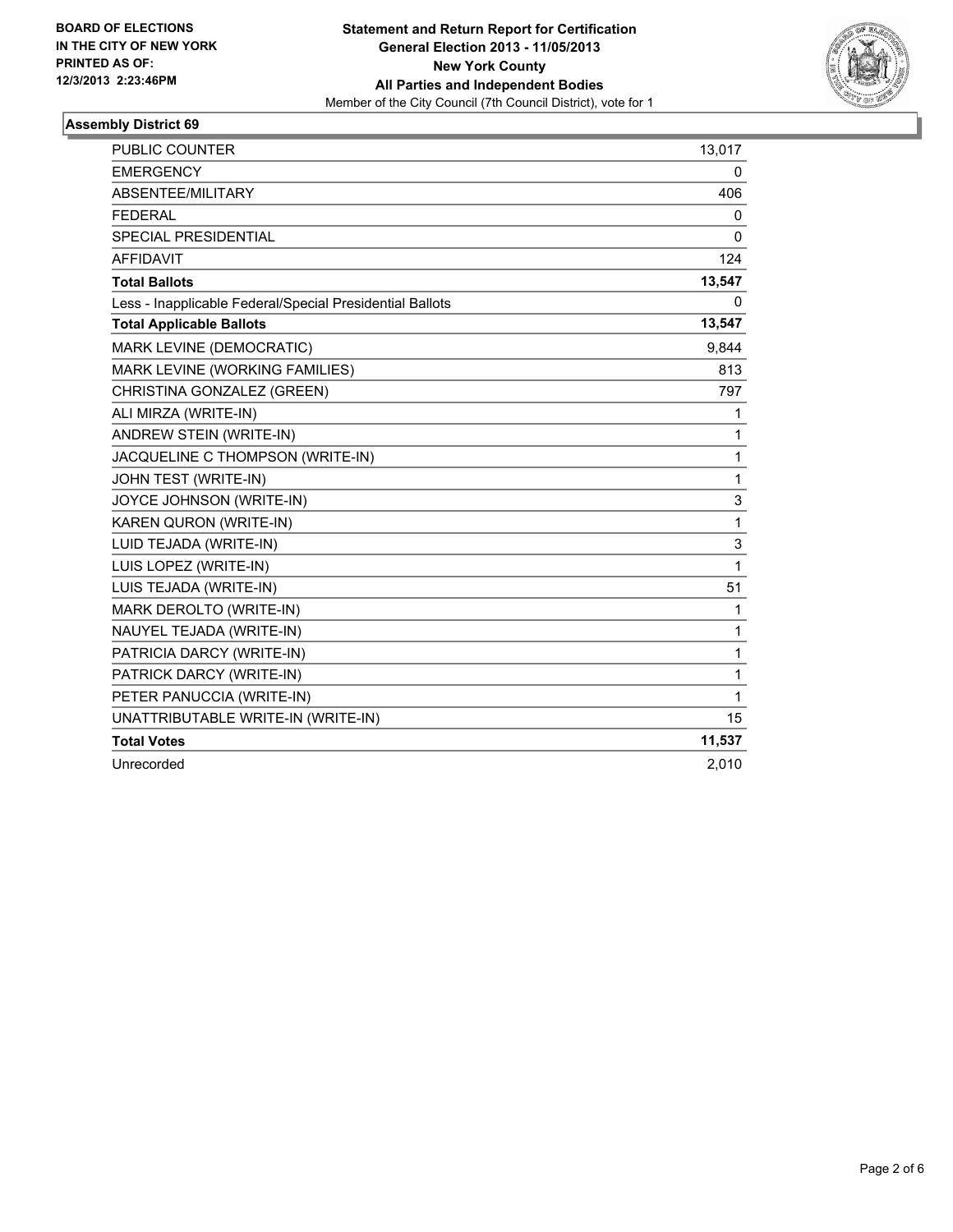

#### **Assembly District 70**

| PUBLIC COUNTER                                           | 4,026    |
|----------------------------------------------------------|----------|
| <b>EMERGENCY</b>                                         | 6        |
| <b>ABSENTEE/MILITARY</b>                                 | 86       |
| <b>FEDERAL</b>                                           | $\Omega$ |
| SPECIAL PRESIDENTIAL                                     | 0        |
| <b>AFFIDAVIT</b>                                         | 82       |
| <b>Total Ballots</b>                                     | 4,200    |
| Less - Inapplicable Federal/Special Presidential Ballots | 0        |
| <b>Total Applicable Ballots</b>                          | 4,200    |
| MARK LEVINE (DEMOCRATIC)                                 | 2,632    |
| MARK LEVINE (WORKING FAMILIES)                           | 133      |
| CHRISTINA GONZALEZ (GREEN)                               | 330      |
| ALICIA BARKSDALE (WRITE-IN)                              | 2        |
| EMMA BARRICELLI (WRITE-IN)                               | 1        |
| JOSE TEJADA (WRITE-IN)                                   | 1        |
| LUIS TAJADE (WRITE-IN)                                   | 4        |
| LUIS TEJADA (WRITE-IN)                                   | 262      |
| UNATTRIBUTABLE WRITE-IN (WRITE-IN)                       | 9        |
| <b>Total Votes</b>                                       | 3,374    |
| Unrecorded                                               | 826      |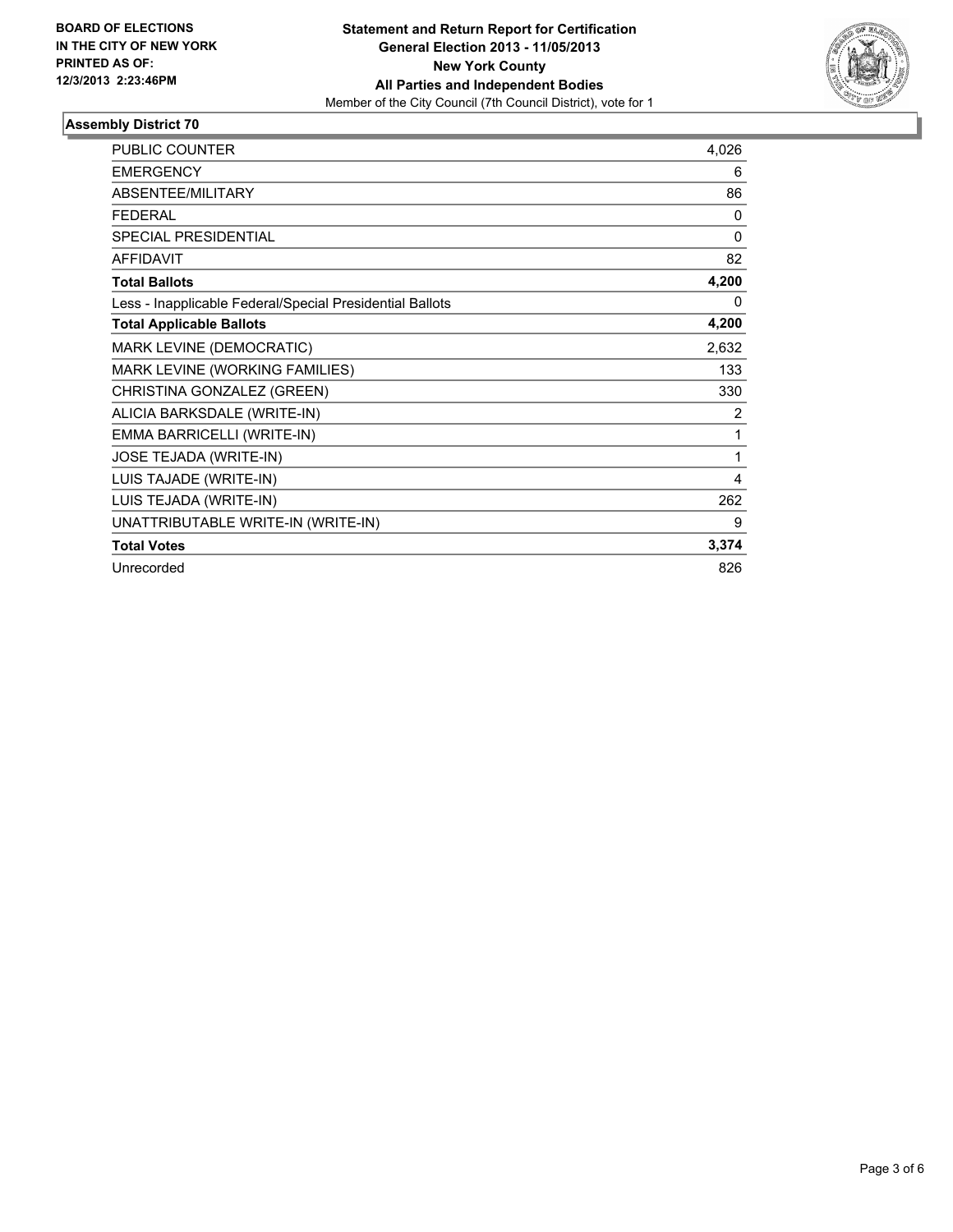

#### **Assembly District 71**

| <b>PUBLIC COUNTER</b>                                    | 8,329        |
|----------------------------------------------------------|--------------|
| <b>EMERGENCY</b>                                         | 0            |
| ABSENTEE/MILITARY                                        | 188          |
| <b>FEDERAL</b>                                           | 0            |
| <b>SPECIAL PRESIDENTIAL</b>                              | $\mathbf{0}$ |
| <b>AFFIDAVIT</b>                                         | 121          |
| <b>Total Ballots</b>                                     | 8,638        |
| Less - Inapplicable Federal/Special Presidential Ballots | 0            |
| <b>Total Applicable Ballots</b>                          | 8,638        |
| MARK LEVINE (DEMOCRATIC)                                 | 5,629        |
| MARK LEVINE (WORKING FAMILIES)                           | 222          |
| CHRISTINA GONZALEZ (GREEN)                               | 573          |
| <b>GABRIALA HAINS (WRITE-IN)</b>                         | 1            |
| JEREMY A MCCOY (WRITE-IN)                                | 1            |
| JOHN TEST (WRITE-IN)                                     | 1            |
| JOSE BAZZ (WRITE-IN)                                     | 1            |
| LA ANTIGUA (WRITE-IN)                                    | 1            |
| LUIS MERCADO (WRITE-IN)                                  | 1            |
| LUIS TEJADA (WRITE-IN)                                   | 647          |
| MICHAEL MCNEIL (WRITE-IN)                                | 1            |
| MIGUEL ESTRADA (WRITE-IN)                                | 1            |
| MIGUEL ESTRELLA (WRITE-IN)                               | 1            |
| MIGUEL TEJADA (WRITE-IN)                                 | 2            |
| SHAKIA LESSINGTON (WRITE-IN)                             | 1            |
| UNATTRIBUTABLE WRITE-IN (WRITE-IN)                       | 38           |
| ZOAD RAMADAN (WRITE-IN)                                  | 1            |
| ZYAD RAMADAN (WRITE-IN)                                  | 1            |
| <b>Total Votes</b>                                       | 7,123        |
| Unrecorded                                               | 1,515        |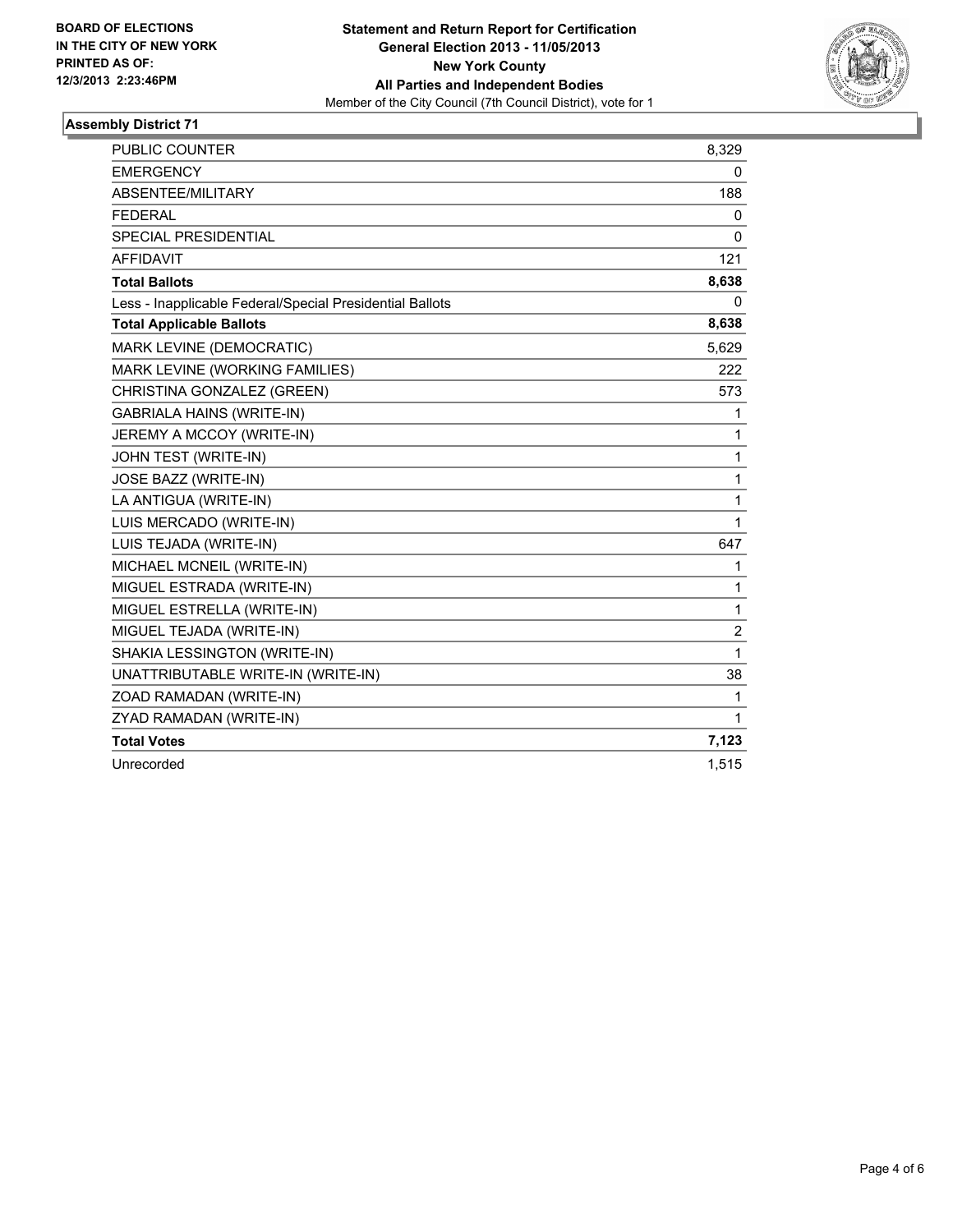

#### **Total for Member of the City Council (7th Council District) - New York County**

| PUBLIC COUNTER                                           | 25,372         |
|----------------------------------------------------------|----------------|
| <b>EMERGENCY</b>                                         | 6              |
| ABSENTEE/MILITARY                                        | 680            |
| FEDERAL                                                  | 0              |
| SPECIAL PRESIDENTIAL                                     | 0              |
| <b>AFFIDAVIT</b>                                         | 327            |
| <b>Total Ballots</b>                                     | 26,385         |
| Less - Inapplicable Federal/Special Presidential Ballots | 0              |
| <b>Total Applicable Ballots</b>                          | 26,385         |
| MARK LEVINE (DEMOCRATIC)                                 | 18,105         |
| MARK LEVINE (WORKING FAMILIES)                           | 1,168          |
| CHRISTINA GONZALEZ (GREEN)                               | 1,700          |
| ALI MIRZA (WRITE-IN)                                     | 1              |
| ALICIA BARKSDALE (WRITE-IN)                              | 2              |
| ANDREW STEIN (WRITE-IN)                                  | 1              |
| EMMA BARRICELLI (WRITE-IN)                               | 1              |
| <b>GABRIALA HAINS (WRITE-IN)</b>                         | 1              |
| JACQUELINE C THOMPSON (WRITE-IN)                         | 1              |
| JEREMY A MCCOY (WRITE-IN)                                | 1              |
| JOHN TEST (WRITE-IN)                                     | $\overline{2}$ |
| JOSE BAZZ (WRITE-IN)                                     | 1              |
| JOSE TEJADA (WRITE-IN)                                   | 1              |
| JOYCE JOHNSON (WRITE-IN)                                 | 3              |
| KAREN QURON (WRITE-IN)                                   | 1              |
| LA ANTIGUA (WRITE-IN)                                    | 1              |
| LUID TEJADA (WRITE-IN)                                   | 3              |
| LUIS LOPEZ (WRITE-IN)                                    | 1              |
| LUIS MERCADO (WRITE-IN)                                  | 1              |
| LUIS TAJADE (WRITE-IN)                                   | 4              |
| LUIS TEJADA (WRITE-IN)                                   | 960            |
| MARK DEROLTO (WRITE-IN)                                  | 1              |
| MICHAEL MCNEIL (WRITE-IN)                                | 1              |
| MIGUEL ESTRADA (WRITE-IN)                                | 1              |
| MIGUEL ESTRELLA (WRITE-IN)                               | 1              |
| MIGUEL TEJADA (WRITE-IN)                                 | $\overline{2}$ |
| NAUYEL TEJADA (WRITE-IN)                                 | 1              |
| PATRICIA DARCY (WRITE-IN)                                | 1              |
| PATRICK DARCY (WRITE-IN)                                 | 1              |
| PETER PANUCCIA (WRITE-IN)                                | 1              |
| SHAKIA LESSINGTON (WRITE-IN)                             | 1              |
| UNATTRIBUTABLE WRITE-IN (WRITE-IN)                       | 62             |
| ZOAD RAMADAN (WRITE-IN)                                  | 1              |
| ZYAD RAMADAN (WRITE-IN)                                  | 1              |
| <b>Total Votes</b>                                       | 22,034         |
| Unrecorded                                               | 4,351          |